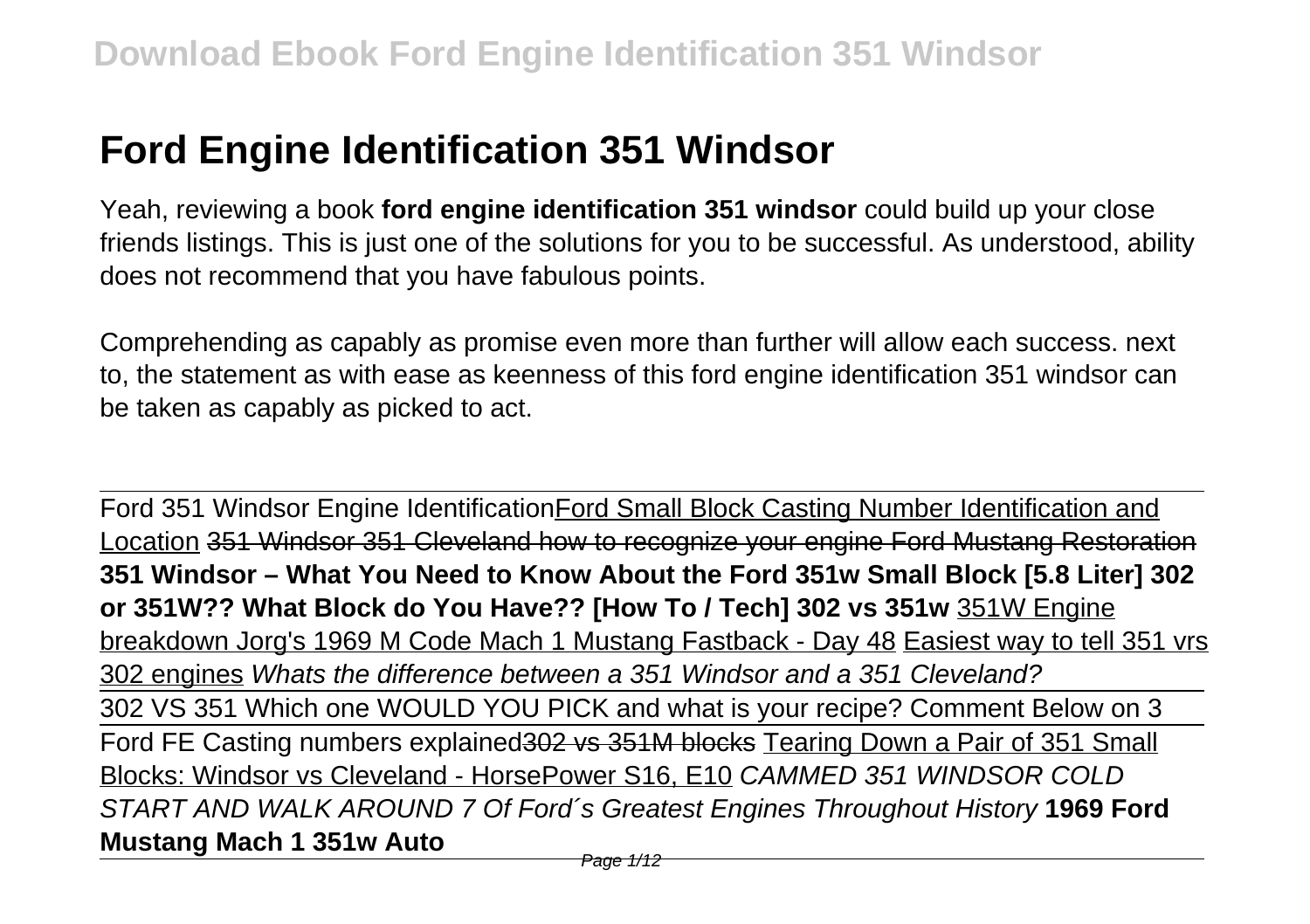Rebuilding the V8 - The Engine of Choice; 351 Cleveland Part 1351 Windsor w/ Edelbrock Top End Kit The Ford Racing Z351 Aluminum Block **Rebuilding a 4.0L Jeep Straight Six to 242HP - Engine Power S2, E14 Parts list in the 351 Windsor Low budget Small Block Ford** Ford 351 cleveland 393 stroker reconditioned motor 351 WINDSOR TEARDOWN: 1966 Mustang Part 2- How does a seized 351w engine look on the inside. Which Engine to Get? You guys decide ( 351w or 302 Explorer ) **FORD 351W VS 351C** How to install MSD Distributor, Ford Small Block 302 and 351W, Mustang, F150 351 Small Block Dyno Shootout: Windsor vs Cleveland - HorsePower S16, E11 Ford windsor 302/351/5.0 clutch and T5 transmission installation time lapse Ford 289 V-8 engine time-lapse rebuild (Fairlane, Mustang, GT350) | Redline Rebuild - S2E1 **FORD 351 CLEVELAND HOW TO INSTALL A NEW REAR MAIN SEAL**

Ford Engine Identification 351 Windsor

Identification The quickest way to identify a Ford 351 Windsor engine is to count the number of bolts on the valve covers. The valve covers are located on the top of the engine, one on either side of the air cleaner, and each will have six bolts. If the valve cover is removed, you will see "351" stamped on the cylinder head in the valve valley.

Ford 351W Block Identification | It Still Runs Windsor small-block: The Ford Windsor small-block is the ubiquitous "small-block Ford" engine, with the most common variants the 302 and the 351 Windsor, the family ranged from 221 cubic inches to 351 cubic inches.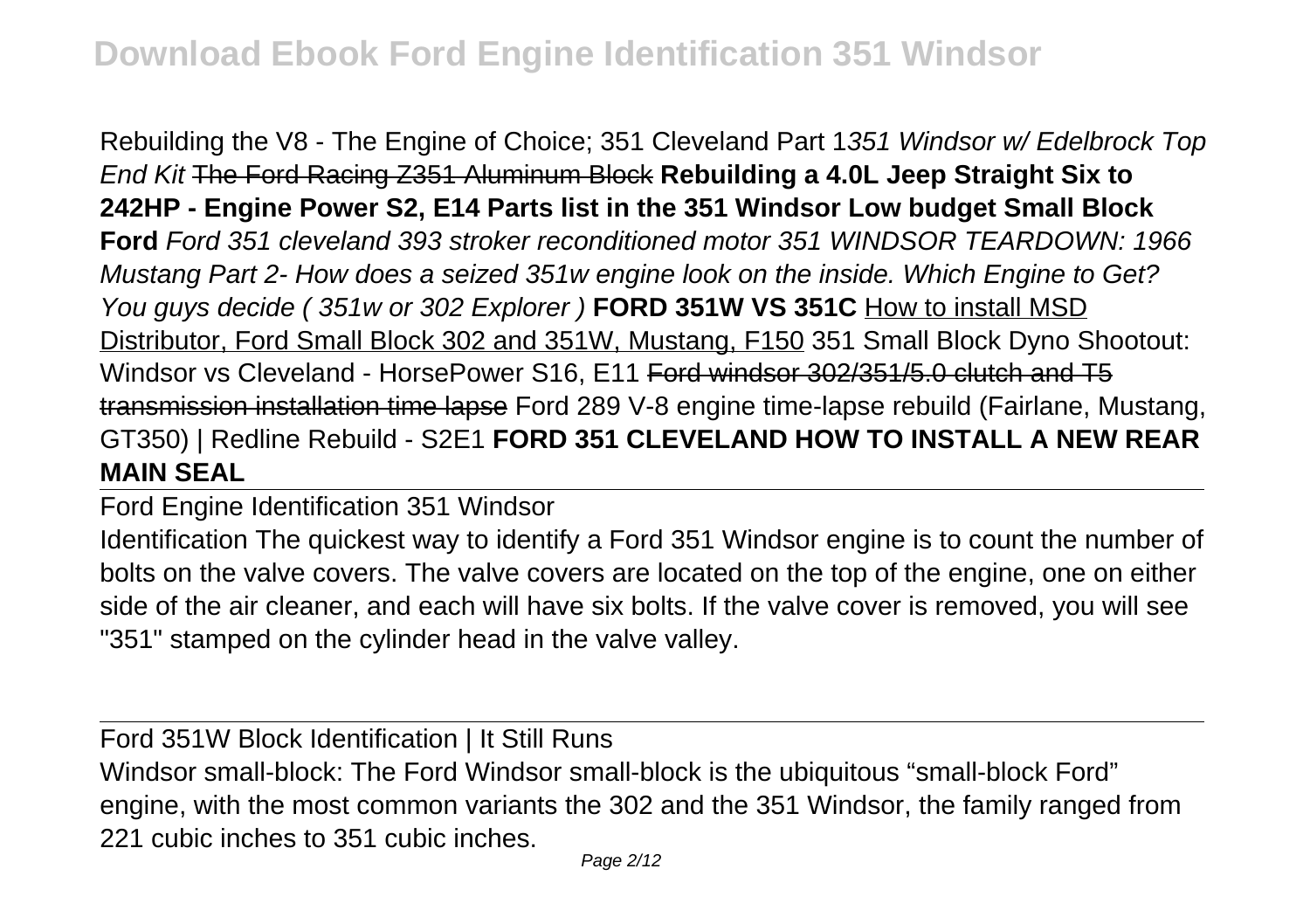A Guide To Ford V8 Engine Block Casting Numbers, 1952-1996 the # you have 351-wcp13 is a windsor block the only way that i know how to tell if the block is windsor or whatever is from the  $\#$  under the intake 351-w = 351 windsor

351 block identification - FordWindsor Ford 351 Windsor Engine (Image/Hemmings Motor News) The 351W is named for the factory in Windsor, Ontario that produced them. It is part of the long-running Ford small block Windsor V8 family, which also includes the venerable Ford 302 (5.0L) V8.

What's the Difference Between a Ford 351 Windsor

Although sometimes called the "Windsor" family by enthusiasts, Ford itself never named the engine family; the designation was only adopted to distinguish the 351 cu in (5.8 L) version from the Cleveland 335-family engine that had the same displacement, but a significantly different configuration.

Ford small block engine - Wikipedia The 351 Cleveland is a member of the 335 series family of Ford small-block engines. Its large Page 3/12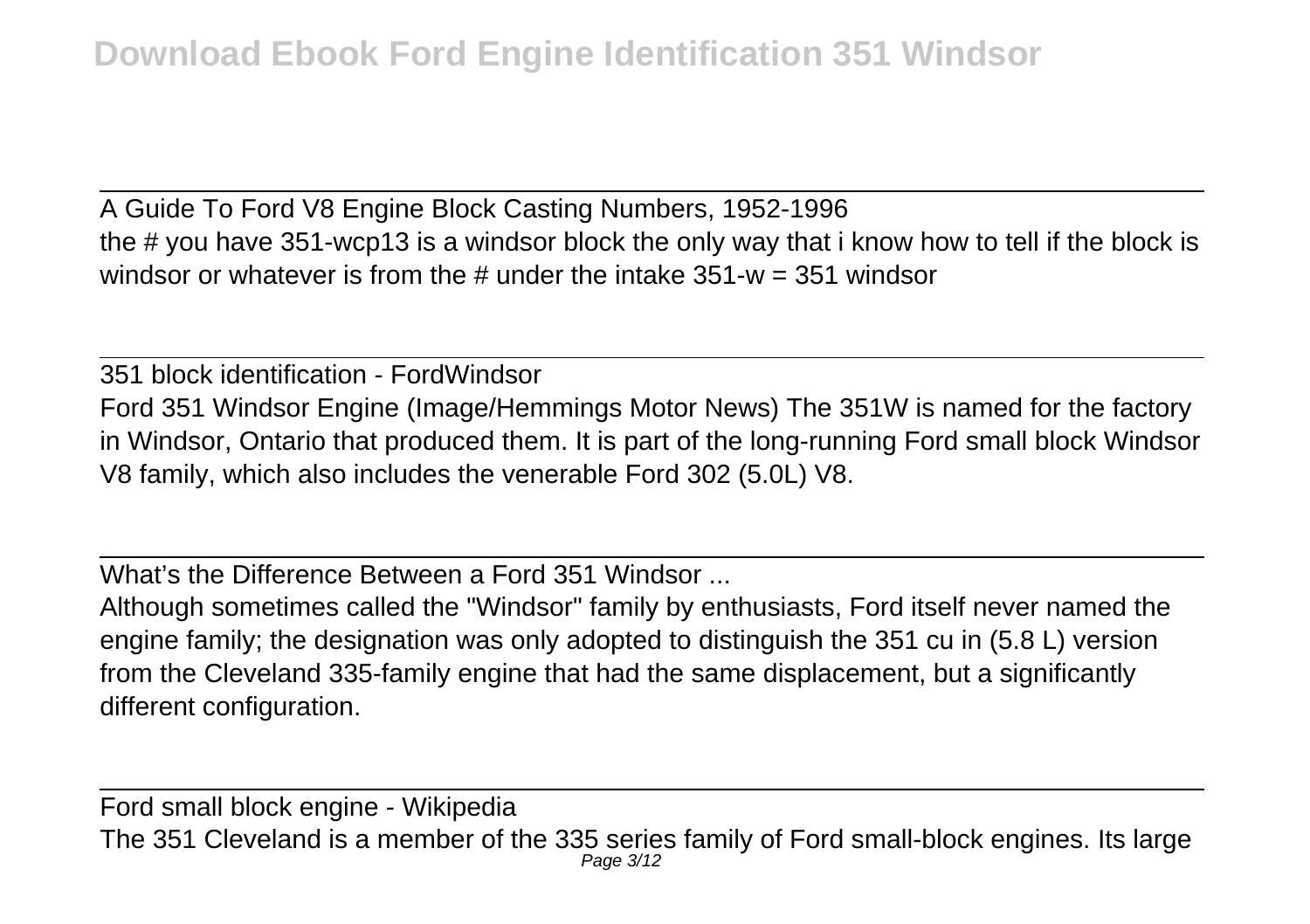## **Download Ebook Ford Engine Identification 351 Windsor**

ports and oversize canted valves give it more horsepower and allow it to run at a higher rpm than the Windsor. The valve covers have a twisting curve and are attached by eight bolts. It uses small 14 mm spark plugs.

What Is the Difference Between the Ford 351 Windsor and

Ford produced the small block Windsor family of engines from 1961-2000. There were many variations available throughout the years. Visual Difference. The main difference between the blocks was the Deck Height. The 351 blocks were as much as 1.300 in. taller to allow for a longer Stroke.

What's the difference between a 302 and a 351W? Windsor engine characteristics Thermostat housing bolted to the front of the intake manifold All 289/302/351's have intake bolts 90 degrees to the ground 289/302/351's have evenly spaced exhausts aimed 90 degrees from length of head

Ford V8 Engine Identification - FORDification.com

To identify a Ford motor, start by checking valve cover bolts on the top of the engine for Ford markings. If the bolts are unmarked, look for an ID tag for manufacturer information. Tags can be found under coil attaching bolts for 6-cylinder engines and some 8-cylinder engines, or Page 4/12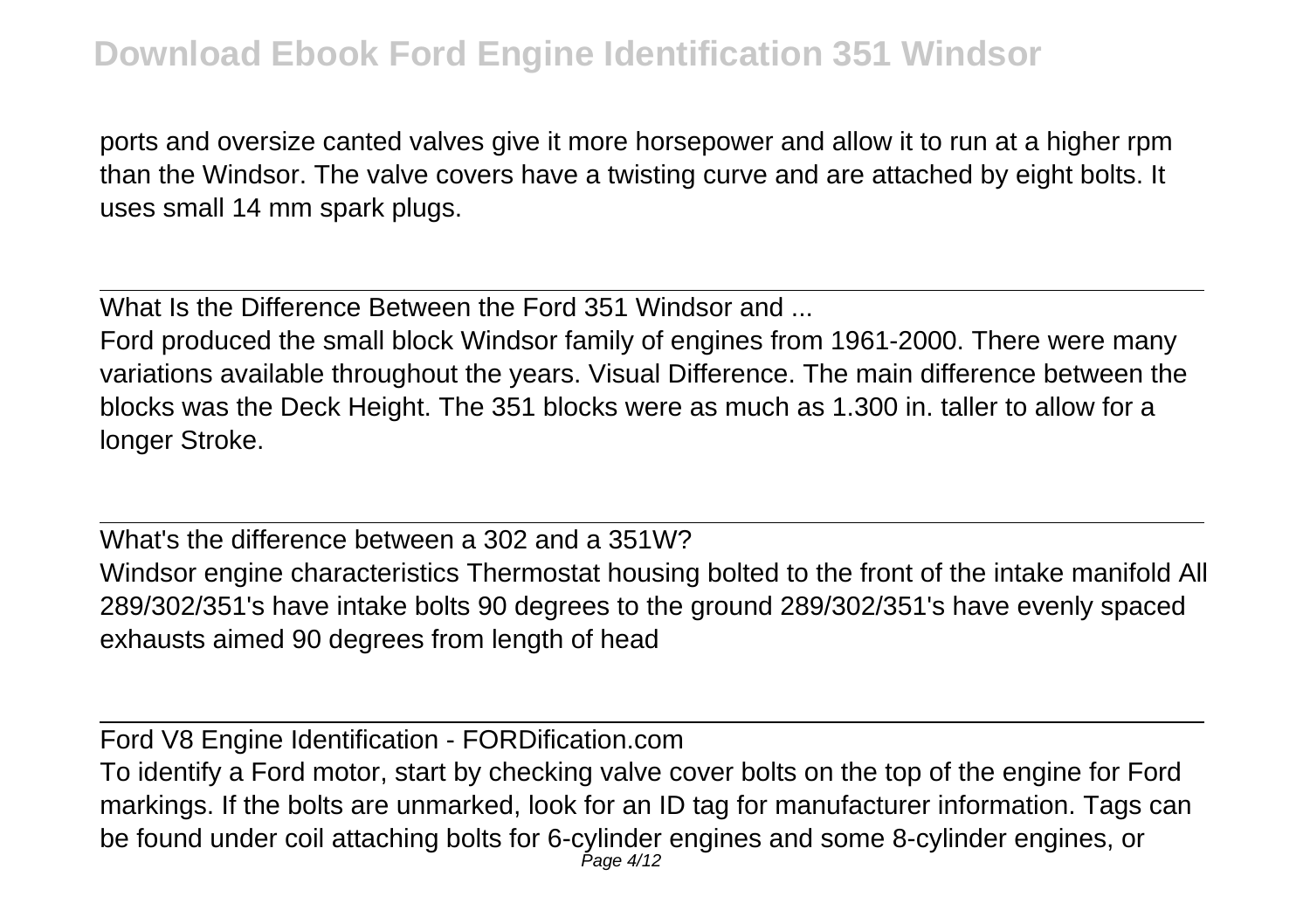under the dipstick attaching bolts on other 8-cylinders.

How to Identify a Ford Motor: 11 Steps (with Pictures ...

Windsor small-block: The Ford Windsor small-block is the ubiquitous "small-block Ford" engine, with the most common variants the 302 and the 351 Windsor, the family ranged from 221 cubic inches to 351 cubic inches in displacement. Debuting in the 1962 model-year, its reign lasted until the following century.

Ford OHV V8 Cylinder Head Casting Numbers Reference Guide Ford offered two versions of the 351 engine, a Windsor 351 and a Cleveland 351. The Windsor motor is considered a small block. The Cleveland 351 is between a small block and a big block. Even though the Cleveland 351 came from the small block family, few parts will interchange.

351 Engine Specifications, Cleveland, Windsor, Boss ...

Ford 351 Cleveland Engines: Block Identification Guide There has always been some confusion when it comes to Cleveland block identification. The 351C block castings, despite different casting numbers, are all basically the same casting and can all be converted to fourbolt main caps with help from a qualified machine shop.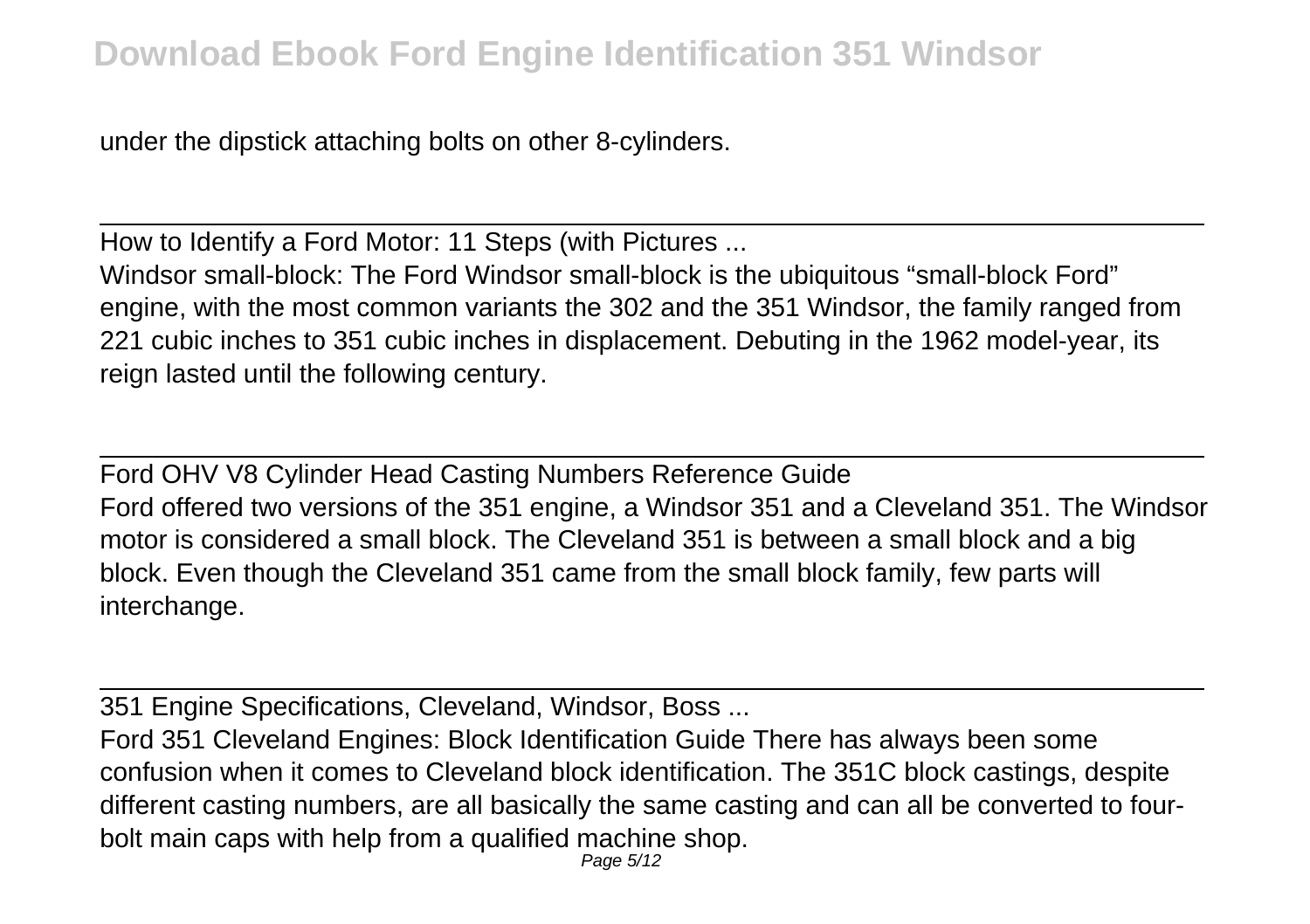Ford 351 Cleveland Engines: Block Identification Guide When the 351 Cleveland was discontinued after the 1974 model year, Ford needed another engine in that size range, since the production of the 351 Windsor was not sufficient. Ford took the 400 engine's tall-deck block and de-stroked it with a shorter 3.5 in (89 mm) stroke crankshaft to produce a 351 cubic inch (5.8 L) engine.

The Confusion of the 351M/400 Ford Engines - Modern Driveline As long as teh casting number is a TE block, after March 2, 1977 we are safe. A TE block from the Cleveland foundry is fine with any date. Foundry casting codes and date codes are significant for M-block engine blocks because some blocks that were cast before March 2, 1977 at the Michigan Casting Center are prone to water jacket cracking in the ...

351M & 400 Identification - TMeyer Inc Before the Windsor arrived, the first 351 cubic inch engine found in the Ford F-series was based on the Ford M-block, destroked from a 400 block to make 351 cubic inches. This motor was originally intended to replace the 390 big block in the 1977 model year, although it made quite a bit less power than the 390 (offering just 163hp).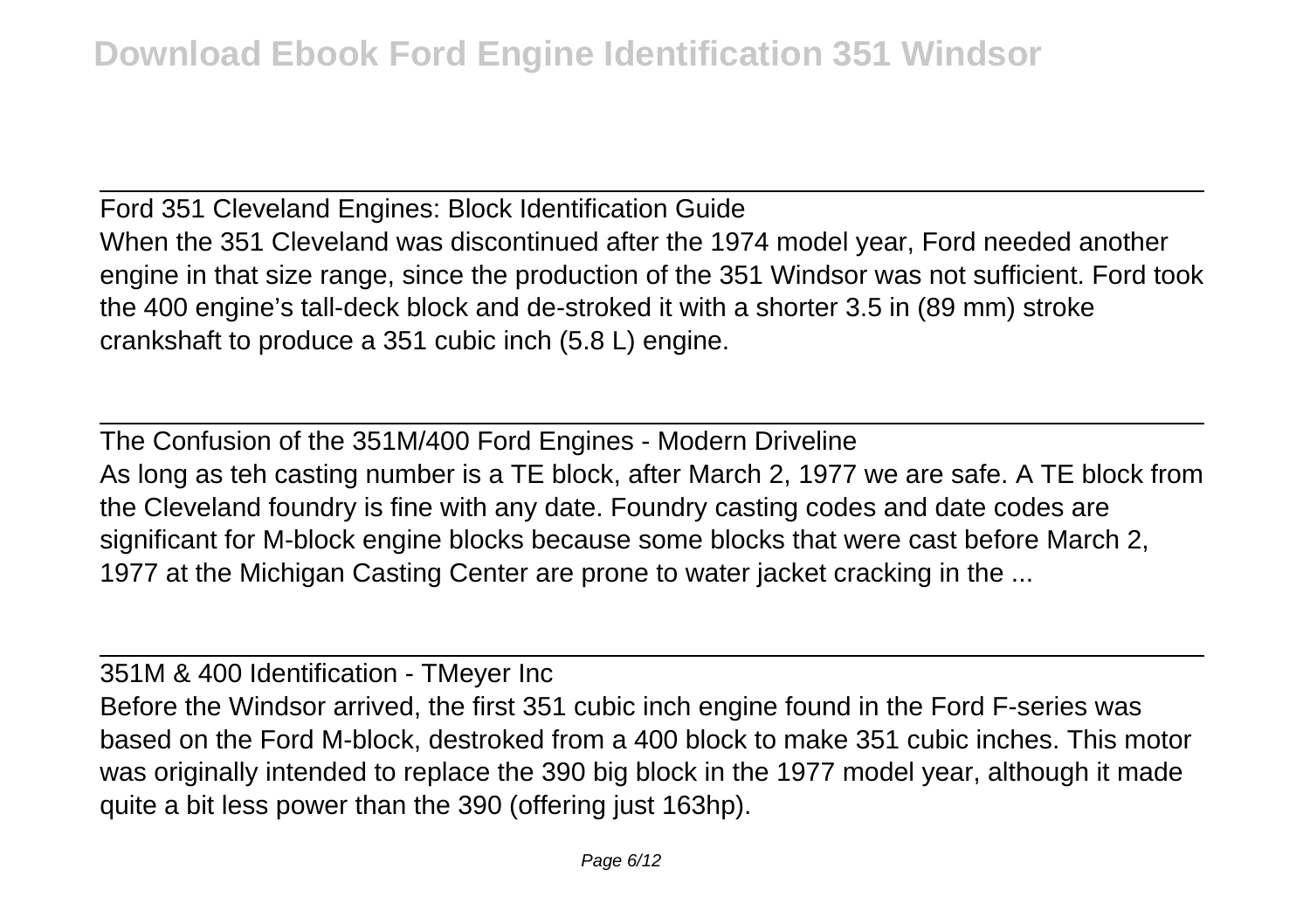The 351 Windsor Ford Engine - Ford-Trucks.com 351 Windsor V8 400 Cleveland M-block V8 aka 400FMX (certain 1973 casting numbers D1AE and D3AE, mated to the FMX transmission) 3.8/3.9/4.2 L Canadian Essex 90° V6 (RWD only)

List of Ford bellhousing patterns - Wikipedia By 1970 Ford technicians had many difficulties identifying which 351 is referenced, was it the 351 with the Windsor heads or was it the new 351 with the Cleveland heads. To put to rest the confusion Ford named the engines according to the plant they where produced hence the Windsor and Cleveland names stuck.

Ford Decode Other castings - Ford casting ID numbers and ...

In 1969 Cleveland continued with 302 production. Windsor dropped 289 production and took up the 351. In 1970 Cleveland came out with its newly designed 351. In short: C8AE-6015-B is a 302 block from the Windsor plant that was used in 1968 on a 289. C8OE-6015-A is a 302 block from Cleveland from a 1967 289 or a 1968 or later 302 (check date code).

Ford's 351 Cleveland was designed to be a 'mid-sized' V-8 engine, and was developed for Page 7/12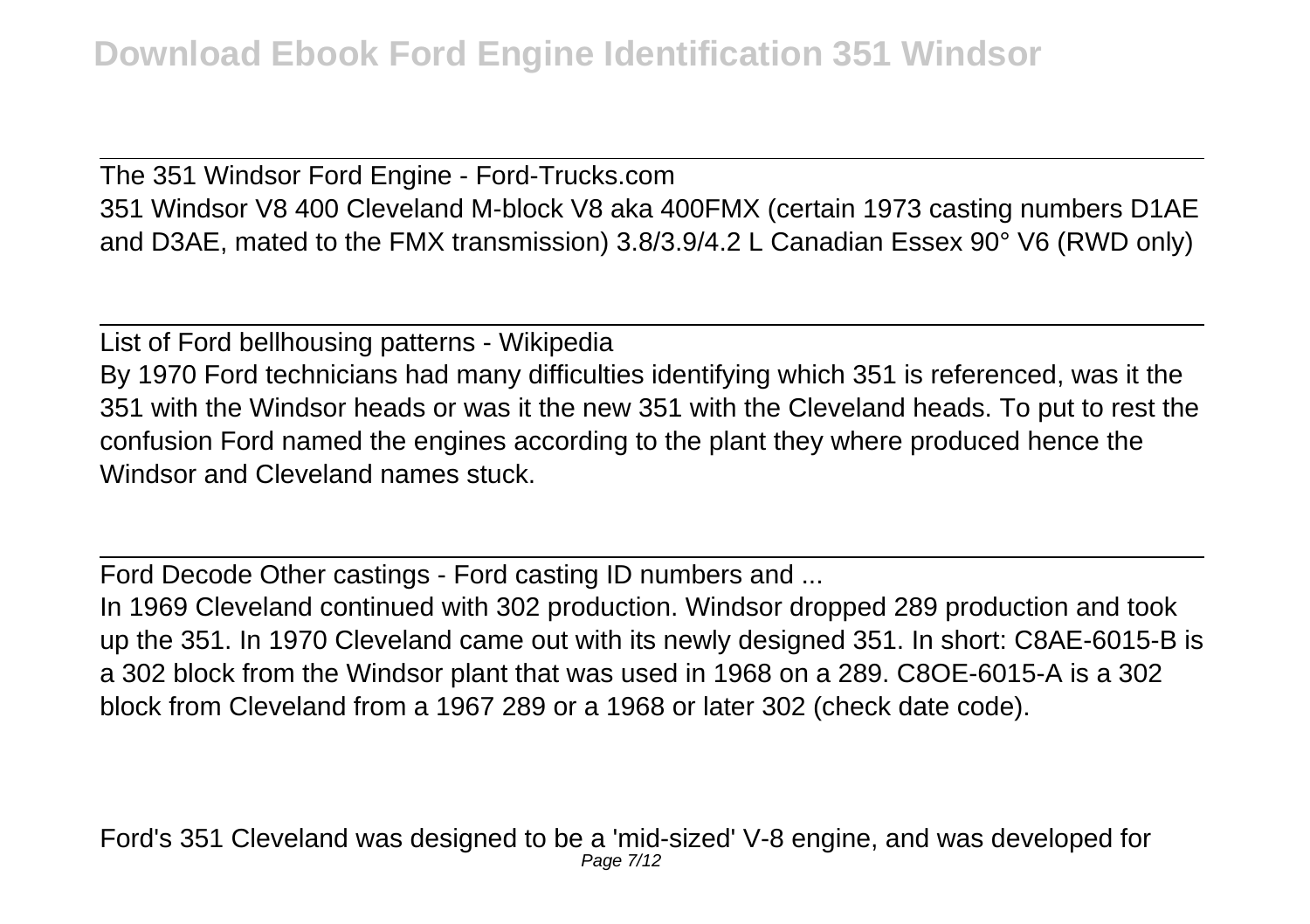## **Download Ebook Ford Engine Identification 351 Windsor**

higher performance use upon its launch in late 1969 for the 1970 models. This unique design proved itself under the hood of Ford's Mustang, among other high performance cars. The Cleveland engine addressed the major shortcoming of the Windsor engines that preceded it, namely cylinder head air flow. The Windsor engines just couldn't be built at the time to compete effectively with the strongest GM and Mopar small blocks offerings, and the Cleveland engine was the answer to that problem. Unfortunately, the Cleveland engine was introduced at the end of Detroit's muscle car era, and the engine, in pure Cleveland form, was very short lived. It did continue on as a low compression passenger car and truck engine in the form of the 351M and 400M, which in their day, offered little in the way of excitement. Renewed enthusiasm in this engine has spawned an influx of top-quality new components that make building or modifying these engines affordable. This new book reviews the history and variations of the 351 Cleveland and Ford's related engines, the 351M and 400M. Basic dimensions and specifications of each engine, along with tips for identifying both design differences and casting number(s) are shown. In addition to this, each engine's strong points and areas of concern are described in detail. Written with high performance in mind, both traditional power tricks and methods to increase efficiency of these specific engines are shared. With the influx of aftermarket parts, especially excellent cylinder heads, the 351 Cleveland as well as the 351M and 400M cousins are now seen as great engines to build. This book will walk you through everything you need to know to build a great street or competition engine based in the 351 Cleveland platform.

If you have one of the 351C, 351M, 400, 429 or 460 Ford V8s, this comprehensive book is a Page 8/12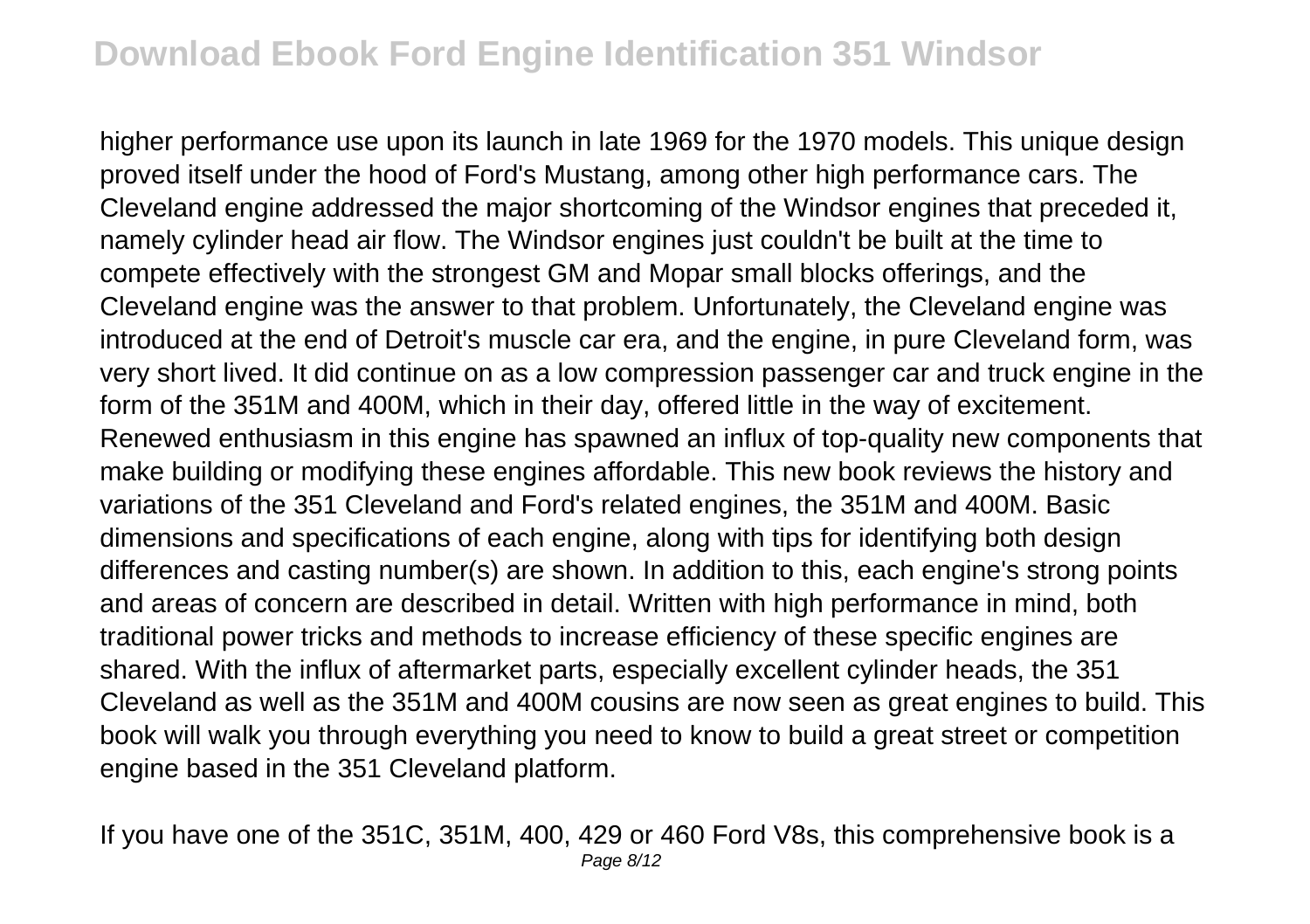must. It walks you through a complete engine rebuild, step-by-step, with minimum use of special tools. Save money by finding out if your engine really needs rebuilding, or just simple and inexpensive maintenance. Results from diagnosis outlines in this book should be your guide, not the odometer. All rebuilding steps are illustrated from beginning to end. How to inspect parts of damage and wear, and to recondition each part yourself to get the job done right! The most complete source of information identifying major engine parts. Casting numbers, parts description, when a part was used and how it can be interchanged is fully covered in the text, in 20 tables and in 560 photos or drawings. This book will make you an expert!

If you have a small-block Ford, then you need this book! This detailed guide covers the step-bystep rebuilding process of the popular small-block Ford engine. Parts inspection, diagnosis, reconditioning, and assembly are outlined in simple text. Hundreds of photos, charts, and diagrams visually walk you through the entire rebuild. You'll be able to completely disassemble your engine, recondition the block and cylinder heads, then reassemble and install the engine in your vehicle. There's even a section on how to perform tune-ups to maximize performance and economy. Sections on parts interchanging will help you identify all parts and determine which ones can and can't be swapped. This is truly a "hands-on" book. Don't put off your project any longer. Start rebuilding your small-block Ford today!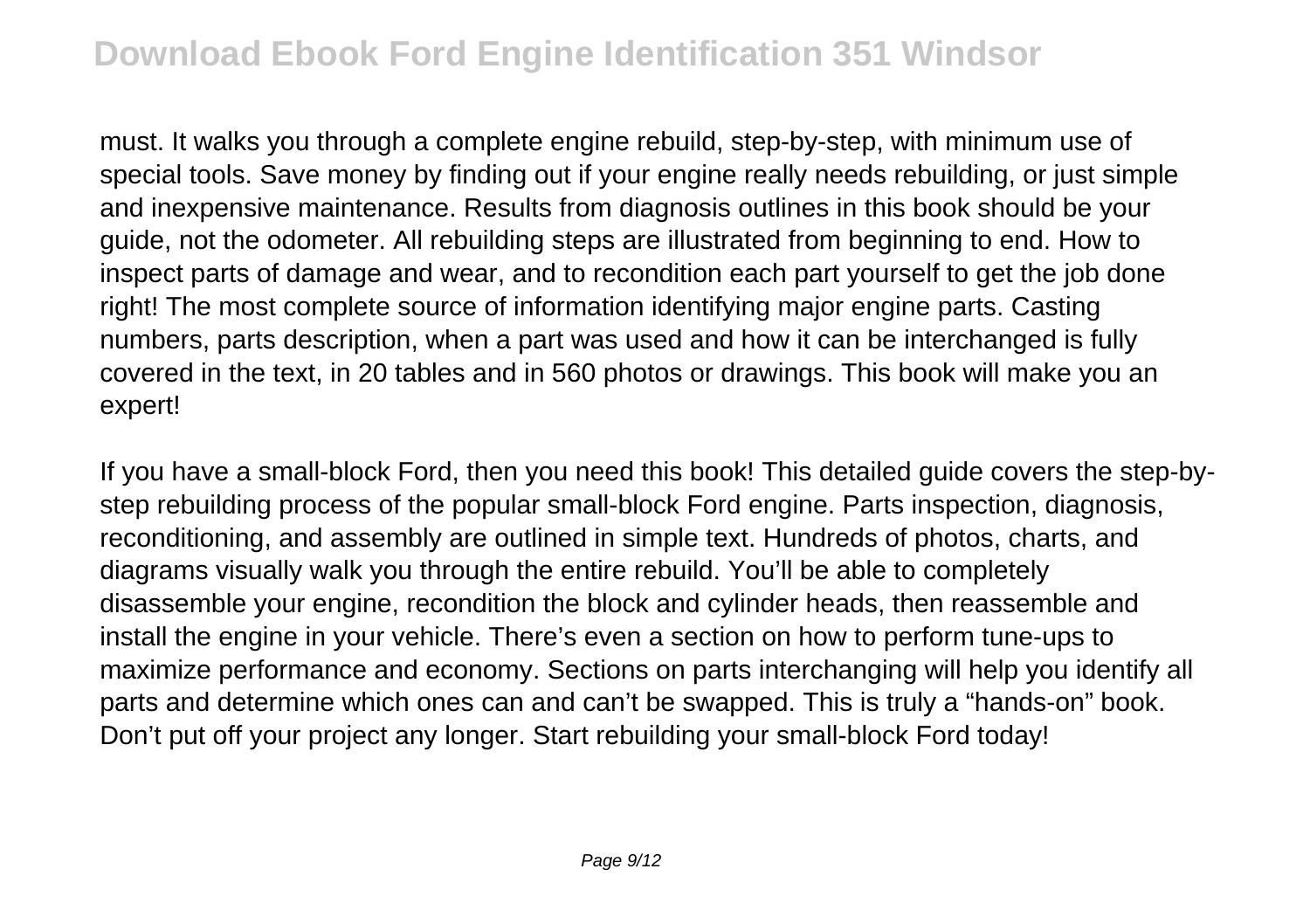## **Download Ebook Ford Engine Identification 351 Windsor**

This revised and updated color edition of How to Rebuild the Small-Block Ford walks you step by step through a rebuild, including: planning your rebuild, disassembly and inspection, choosing the right parts, machine work, assembling your engine, and first firing and break-in.

If there is one thing Ford enthusiasts have learned over the years, deciphering which Ford parts work with which Ford engines is a far more difficult task than with many other engine families. Will Cleveland heads fit on my Windsor block? Can I build a stroker motor with factory parts? Can I gain compression by using older-model cylinder heads, and will it restrict flow? Is there a difference between Windsor 2-barrel and 4-barrel heads? These are just a few examples of common questions Ford fans have. These and many other questions are examined in this all-new update of a perennial best seller. Thoroughly researched and, unlike previous editions, now focused entirely on the small-block Windsor and Cleveland engine families, Ford Small Block Engine Parts Interchange includes critical information on Ford's greatest small-block engines and goes into great detail on the highly desirable highperformance hardware produced throughout the 1960s, 1970s, and 1980s. By combining some of the best parts from various years, some great performance potential can be unlocked in ways Ford never offered to the general public. Following the advice in Ford Small-Block Engine Parts Interchange, these engine combinations can become reality. You will find valuable information on cranks, blocks, heads, cams, intakes, rods, pistons, and even accessories to guide you through your project. Author George Reid has once again done extensive research to accurately deliver a thorough and complete collection of Ford small-block information in this newly revised edition. Knowing what internal factory engine parts can be used across the wide Page 10/12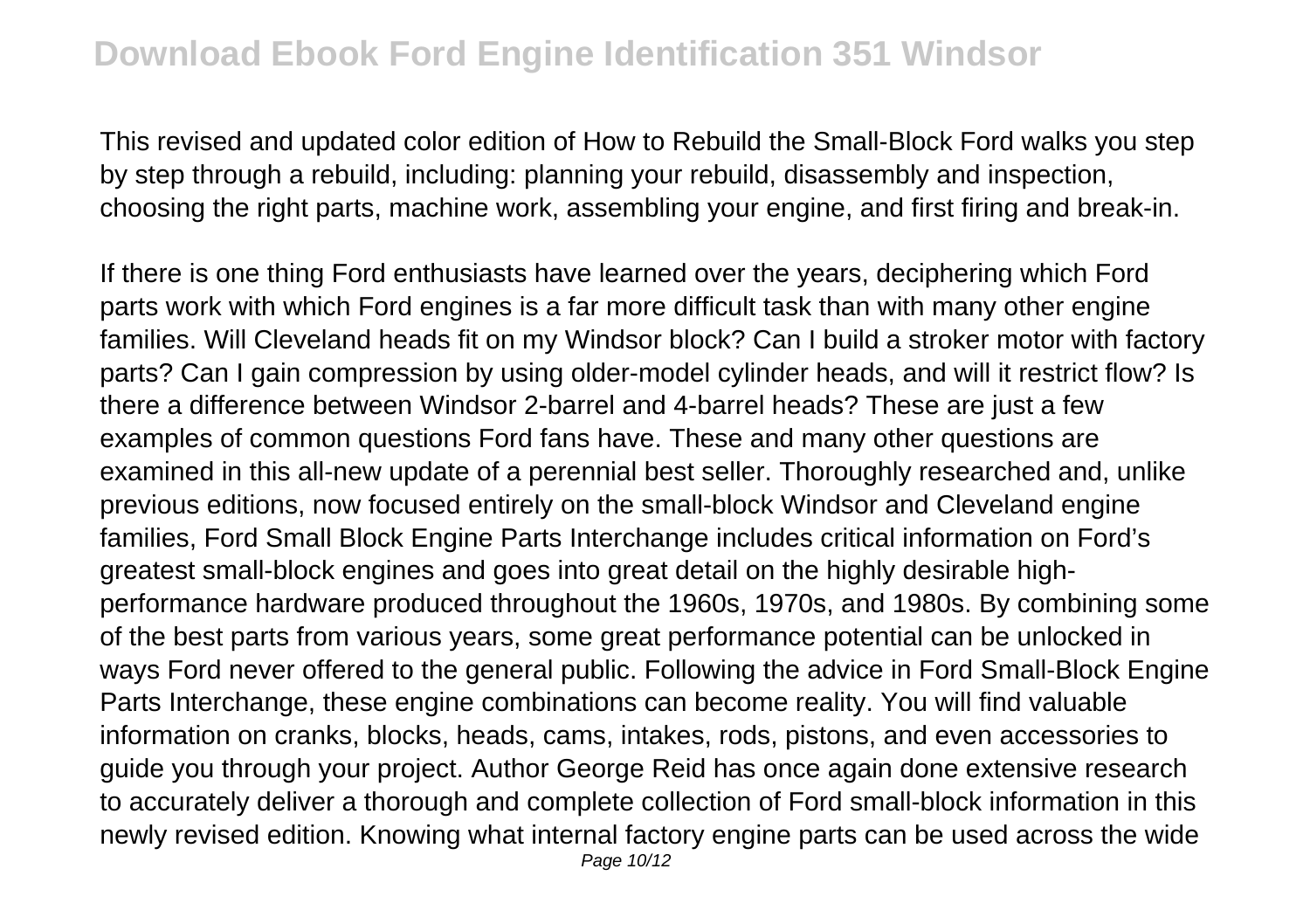range of production Ford power plants is invaluable to the hot rodder and swap meet/eBay shopper. Whether building a stroker Cleveland or a hopped-up Windsor, this book is an essential guide.

Covering both big and small Ford V8 engines, this first-ever book on the subject provides detailed information on factory high performance parts, interchangeability between Ford Windsor and Cleveland engines, extensive coverage of the 302 and 351 series, as well as 390 through 460 engines, factory casting numbers, cylinder heads, carburetor IDs, accessories, and more.

The 5.0-liter performance wave has propelled Ford's Windsor small block to the top of the performance heap. Ford Windsor Small-Block Performance is a comprehensive guide to the tips, tricks, and techniques of top Ford performance experts that will help Fords or Mustangs run harder and faster. Engine building techniques are included for street machines, drag racers, tow vehicles--for just about any Windsor-equipped Ford. Whether owners have a 289, 302/5.0L, or 351W/5.8L, Ford Windsor Small-Block Performance is the guide to performance success--on or off the strip.

This completely revised and updated edition of HP's bestselling book on how to build high performance 5.0/5.8L Ford small-block engines-the second most popular engine modified in the aftermarket-contains five new chapters on the latest technology for modifying the cylinder block, heads, camshafts, valvetrain, exhaust systems, and more.